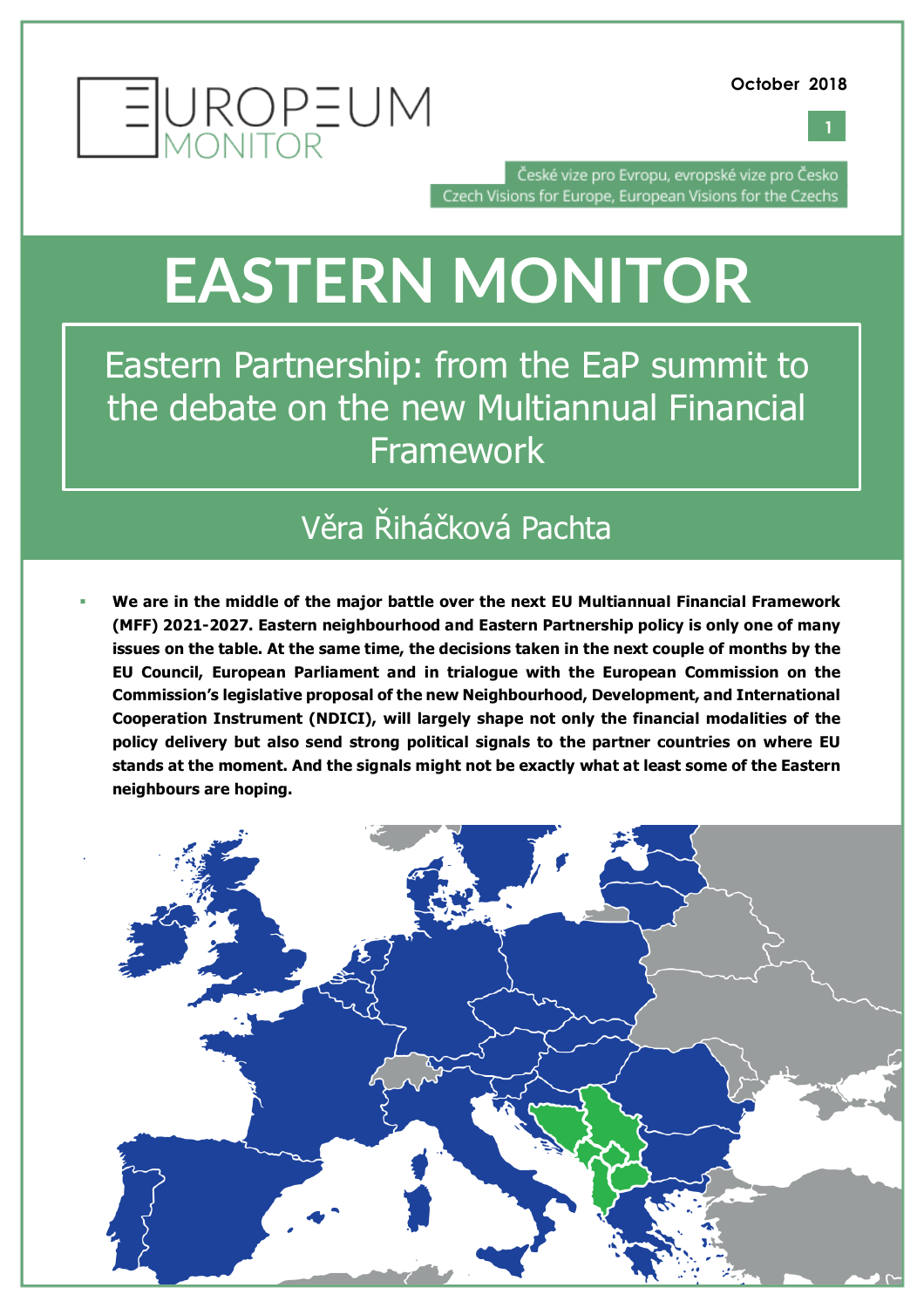**2**



České vize pro Evropu, evropské vize pro Česko Czech Visions for Europe, European Visions for the Czechs

#### **Introduction**

The NDICI combines current 12 EU external action instruments, including European Neighbourhood Instrument (ENI) under one roof with a strong focus on development agenda. The ENI has never been primarily a development instrument as the EU pursued a more complex agenda in the neighbouring region. Given the level of ambition of existing contractual relations between EU and Armenia (Comprehensive Enhanced Partnership Agreement, CEPA), Georgia, Moldova and Ukraine (AA/DCFTAs), the EU is running the risk of losing credibility as the driver of the complex reform agenda as well as of downgrading, damaging, and abandoning the Eastern Partnership policy concept as a regional tool, as there is no mention of it in the current draft of the NDICI regulation. By not acknowledging the special status of the EU neighbourhood, and EaP countries in particular, the EU is also running a risk of taking away the political capital of the democratic elites in the partner countries, but also voluntarily decreases its own political weight in the region.

#### What has happened since the last EaP Summit

The EU has been reconsidering its approach towards the neighbourhood and the rest of the world for some time, guided by the principles set up in the 2015 EU Global Strategy, namely the principled pragmatism approach. The period when we observed a somewhat automatic diffusion of the EU values and found ways of their active promotion is over. Europe, as a normative power, faces increasing internal and external contestations over its norms. Today, the promotion of democratic values in third countries is understood as a secondary issue, which the EU does when able, and when it does not come into conflict with (in)stability around its borders or its economic interest. There is a strong emphasis on stability, security, and the delivery of tangible results for people, as well as, with an increasing sense of urgency, on migration prevention.

At the EaP multilateral level, the results of this policy shift were clearly manifested in the run-up to the last EaP Summit (November 24 2017), especially in the elaboration of the "Joint Staff Working Document - 20 Deliverables for  $2020<sup>n1</sup>$ . This document is a technical roadmap for the Eastern Partnership policy implementation; the member states and EaP partners attached the document to the EaP Summit Declaration as Annex I $^2$ . The expected achievements and targets are listed in the policy areas outlined in the Riga priorities agreed at the EaP summit held in the Latvian capital in May 2015. In the 20 Deliverables for 2020 document, three issues - communication and media, gender and civil society, are declared as crosscutting deliverables with specific targets. On the paper as well as in practice so far, it is yet unclear how they connect to the rest of the policy areas and how the term "cross-cutting" will be translated into practice. Even more disturbingly, the human rights agenda is not explicitly spelled out and is largely missing out of the roadmap picture. The first evaluation of results and milestones already achieved will take place at the EaP ministerial meeting in October. Since there is no clear set of indicators linked to the roadmap, the impact assessment is limited to ticking the boxes and gathering input and data for visualizations and infographic on success stories. Clearly, there is an overlap with bilateral agendas, AA/DCFTAs and Partnership Priorities, which means it is difficult to design a comprehensive policy evaluation. As with EU funding, where no comprehensive set of data is available, the EU is flying blind, showcasing individual achievements and even more worryingly, losing the context and regional perspective. At the same time, the 20 Deliverables for 2020 had to be agreed with all six partner countries from the Eastern neighbourhood, limiting the scope and depth of the commitments. Still, this Commission, which is quite political in many other areas, embarked upon a technocratic approach when designing the next steps in this roadmap.

<sup>2</sup> Council of the European Union, Eastern Partnership Summit<br>the Joint Declaration, November 24 2017. the Joint Declaration, November 24 2017, http://www.consilium.europa.eu/media/31758/final-statementst14821en17.pdf

<sup>&</sup>lt;sup>1</sup> European Commission, Joint Staff Working Document, Eastern Partnership - 20 Deliverables for 2020 Focusing on key priorities and tangible results, June 9 2017, https://eeas.europa.eu/sites/eeas/files/swd\_2017\_300\_f1\_joint\_st aff\_working\_paper\_en\_v5\_p1\_940530.pdf017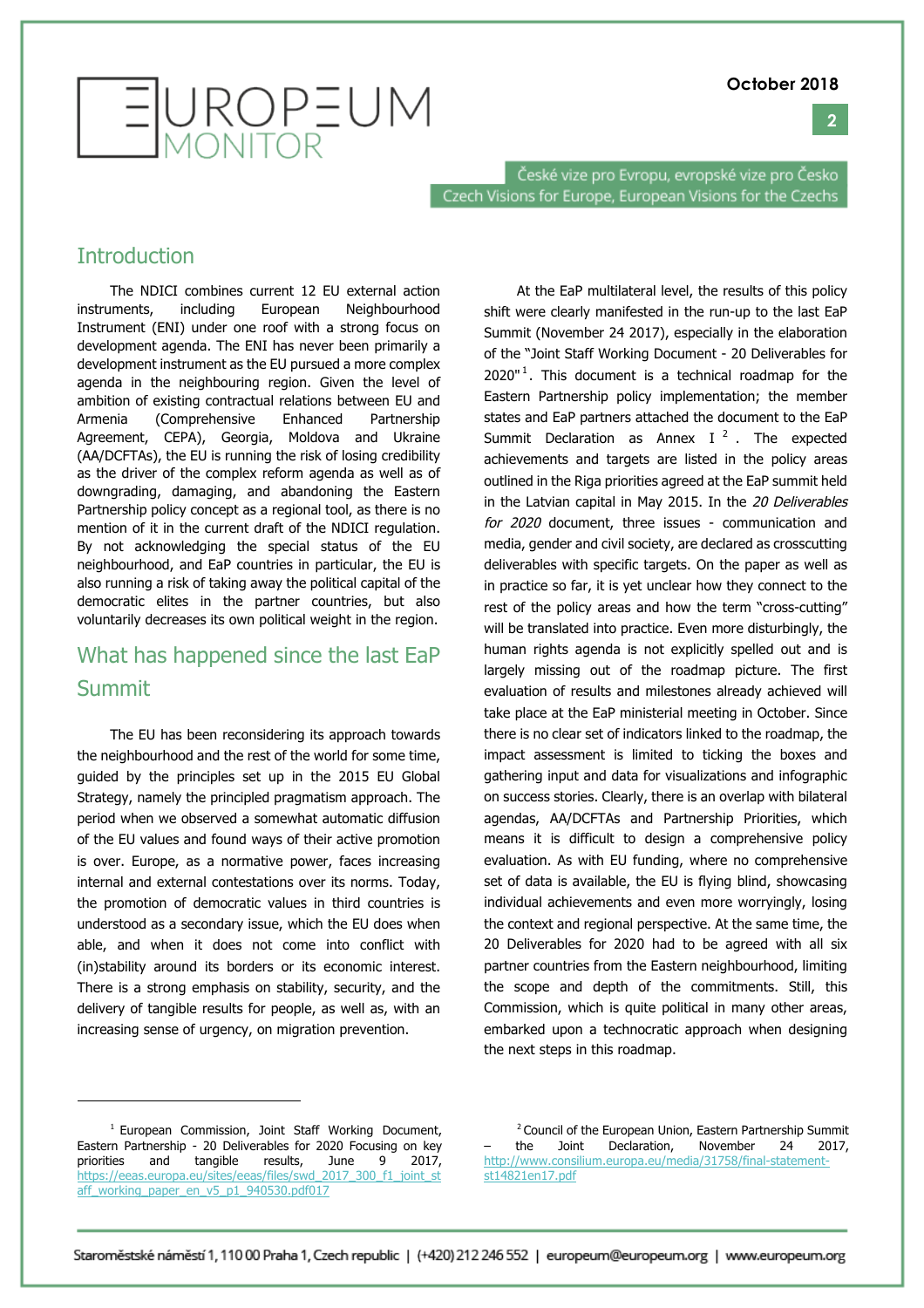#### **3**

# EUROPEUM

České vize pro Evropu, evropské vize pro Česko Czech Visions for Europe, European Visions for the Czechs

In line with the new roadmap, the EaP multilateral architecture was reformed. The "new" structure of EaP platforms and panels is designed as a delivery system, which has direct implications for what is or is not discussed at the multilateral meetings. $3$  It was launched at the official EaP event in March 2018. The pre-reform Platform 1 titled "Democracy, good governance and stability" was rebranded as "Strengthening institutions and good governance", leaving democracy out of the picture. The number of panels under each platform has been limited to three, covering a broader range of topics, usually corresponding to several deliverables outlined in the roadmap. The reformed Platform 1 entails three panels covering governance and public administration reform, rule of law and security, CSDP and civil protection. The multiple panels working explicitly on justice reform or the fight against corruption in the prereform period have been merged into the rule of law panel. Other topics such as migration and border management shifted to Platform 4 (People to people contacts). Platform 2 entitled "Economic integration and convergence with EU policies" changed its name to "Economic development and market opportunities"; it embraces three panels focusing on trade, harmonization of digital markets and a large panel covering structural reforms, financial sector architecture, agriculture and SMEs. At the same time, transport, environment, and climate change were taken out from Platform 2 and moved to Platform 3. Platform 3 that dealt exclusively with energy security is now branded as "Connectivity, energy efficiency, environment and climate change" with the energy issue covered by one of its three panels. The energy security has been downgraded within the multilateral policy umbrella, although the energy panel is trying to keep the prominence of the subject. The other two panels under Platform 3 deal now with transport, environment, and climate change. Platform 4, originally labelled "People-to-people contacts" received mobility in addition and is now named "Mobility and people-to-people contacts". Beyond its original focus on youth, education and culture and research and innovation, migration, mobility and integrated border management were added.

The reform was justified by a need to better streamline the work and to keep the EU member states engaged in the policy areas where they expressed interest to lead and fund several activities, like, for example, the Czech Republic on public administration reform, Estonia on HDM or Ireland on e-skills. The Commission drafted the work plans for each platform and panel, and the member states and EaP countries approved these documents during the first round of platform meetings in the first half of 2018. The work plans include many specific items mentioned in the 20 Deliverables for 2020 but mostly without a clear sequence of steps linking one to the other that would maximize the impact. The activities were selected based on realistic estimate of their achievability, with many of them already in an advanced stage of progress, so that the "tangible results" can be showcased and the policy positively evaluated. Sweden, as well as the Eastern Partnership Civil Society Forum, representing the civil society from the region and the EU, have been active in promoting the inclusion of the cross-cutting priorities, namely gender, across the work plans' activities with mixed success.

The multilateral part of the EaP policy has become a technocratic exercise combined with a wishful thinking that more political clout will be provided by both the EU member states and the EaP countries at the level of Senior Officials Meetings (SOMs) and the EaP Platforms. The focus on tangible and deliverable results in selected policy areas without an aspiration to support deep and sustainable reforms based on democratization - or in other words to use democratisation as a process rather than as a potential end goal - is the current EU answer to the dilemma of interests versus values.

At the same time, the prioritization of the bilateral agenda and emphasis on bilateral relations of the EaP countries with the EU has been growing. A "multi-speed" EaP is already a fact on the ground; there are bilateral agendas stemming from the Partnership Priorities, AA/DCFTAs and from the recently adopted Comprehensive

 $\overline{a}$ 

<sup>&</sup>lt;sup>3</sup> The chart with an overview of the new EaP multilateral architecture with all relevant actors can be found here: http://eapcsf.eu/wp-content/uploads/EaP-CSF-in-the-discussions.png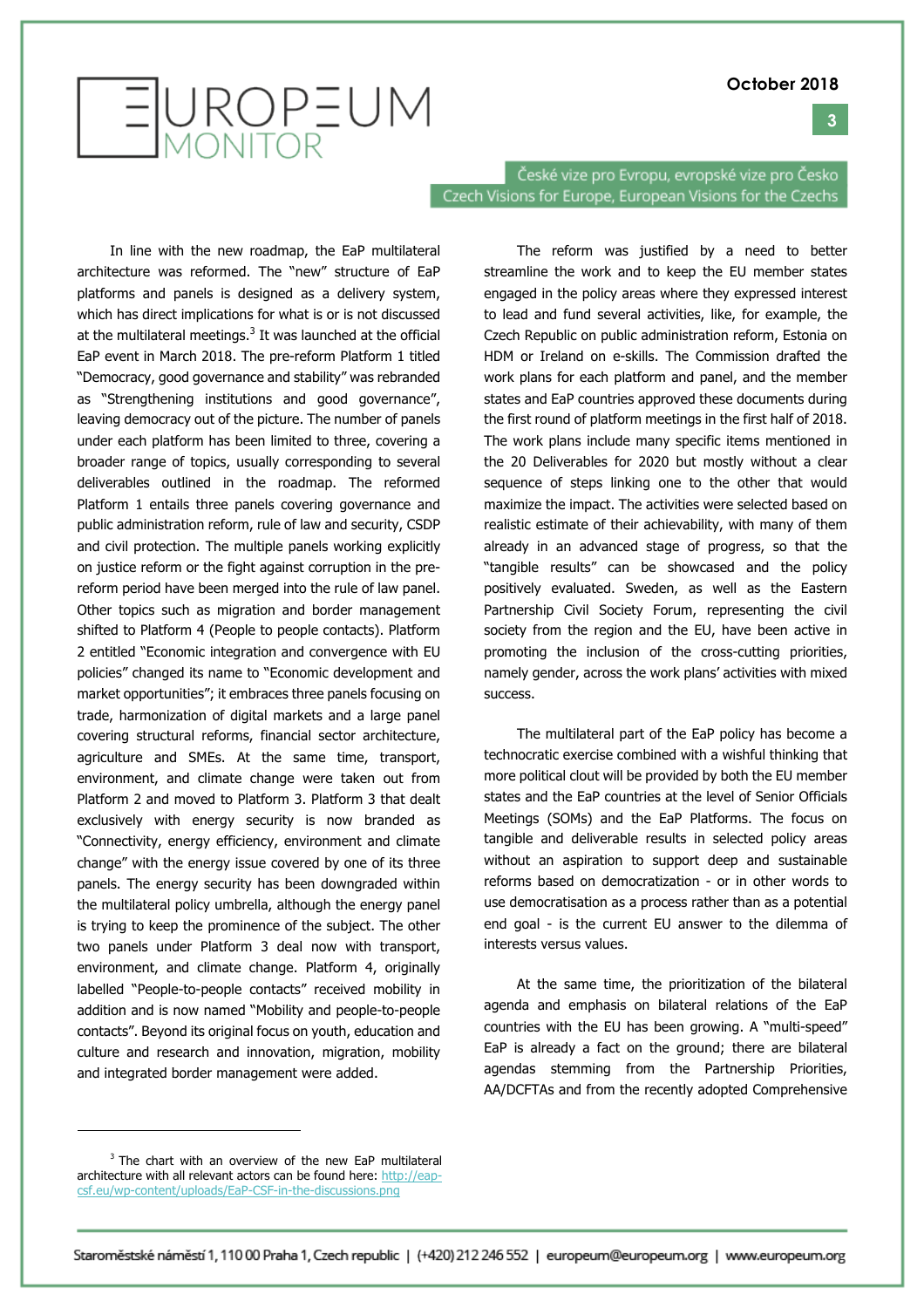#### **4**



České vize pro Evropu, evropské vize pro Česko Czech Visions for Europe, European Visions for the Czechs

and Enhanced Partnership Agreement (CEPA) with Armenia. The negotiations of the Strategic Modernisation Partnership Agreement with Azerbaijan are also under way and serve often as a pretext to turning a blind eye to the human rights agenda and civil society situation in the country. These bilateral agendas are also more important to the partner countries than the multilateral process embodied in the implementation of the 20 Deliverables for 2020. The call for new formats involving the advanced partners with higher aspirations is discussed, while the EU seeks the overall vision for the entire EaP project as such. The first example of such a specific format was the ministerial meeting on trade, organised on September 20 in Brussels by DG Trade and Commissioner Cecilia Malmström. This meeting included only the representatives of the three partner countries with AA/DCFTAs in place – Georgia, Moldova and Ukraine. The EaP was originally tailored as an alternative for EU accession, later turned into a support tool for those countries, which are interested in an EU accession, but after EU enlargement became a politically unpopular project amongst EU citizens, the project is missing a clear vision and purpose. Additional layers of cooperation would require specific administration and financial support and it seems the EU is not in a rush to implement such solutions. Instead, we are merely witnessing "tinkering" with the structure and "upgrading" the existing formats to higher political level, rather than attempts at major restructuring that would cater for the various needs and aspirations of the six EaP countries and eventually offering, on the basis of fulfilment of all criteria, what the EU has even scrapped from its vocabulary  $-$  the EU membership.

#### Multiannual Financial Framework and future of the funding of the Eastern neighbourhood

Before the debate on the new MFF fully unfolded and the proposal for the single Neighbourhood, Development, and International Cooperation Instrument (NDICI) was officially tabled, the EU's major external action financing instruments have been undergoing a mid-term review procedure. The results were discussed at the European Parliament in February 2018, after the evaluators provided the external assessment to the European Commission. The evaluation reports for each instrument relevant for Eastern Partnership countries (European Neighbourhood Instrument (ENI), European Instrument for Democracy and Human Rights<sup>4</sup> (EIDHR), Non-State Actors-Local Authorities (NSA-LA) under Development Cooperation Instrument<sup>5</sup>) declared the instruments fit for purpose. $<sup>6</sup>$  At the same time,</sup> the EEAS and the European Commission's DG DEVCO tested the ground with the idea to unite all geographic and thematic instruments, including the European Development Fund, under one roof as of the next MFF. Under a single instrument managed by DG DEVCO, multiple envelopes would cover thematic and geographic priorities and provide greater flexibility to move funding from one priority to another with limited oversight of the European Parliament. Such a room for manoeuvre is indispensable in situations like negotiating and implementing the migration deal with Turkey that was largely funded from the EU external financing instruments.

The European Neighbourhood Instrument (ENI) is the main funding tool supporting the EaP countries, and the EU neighbourhood in general. The funding is channelled via bilateral country envelopes or via multi-country allocations

<sup>4</sup> Administered by DG DEVCO, EIDHR is dedicated to working with the CSOs globally on issues including human rights, civic education and democratic accountability, while providing funding to EU election observation missions. The EIDHR 2014-2020 budget amounts to just over €1.3bn, thanks to a 21% increase in comparison to the 2007-2013 period making it, despite its global reach, one of the smaller instruments.

 $5$  Development Cooperation Instrument has a budget of €19.6bn for 2014-2020. The DCI is divided between geographic programmes (€11.8bn) for developing countries in South Asia, the

Middle East, South Africa and Latin America, while only the thematic programmes (€7bn) are available to the countries of the Eastern neighbourhood.

<sup>6</sup> European Commission, Evaluation Report on External Financing Instruments - Development Cooperation Instrument (DCI),

https://ec.europa.eu/europeaid/draft-evaluation-report-externalfinancing-instruments-development-cooperation-instrumentdci\_en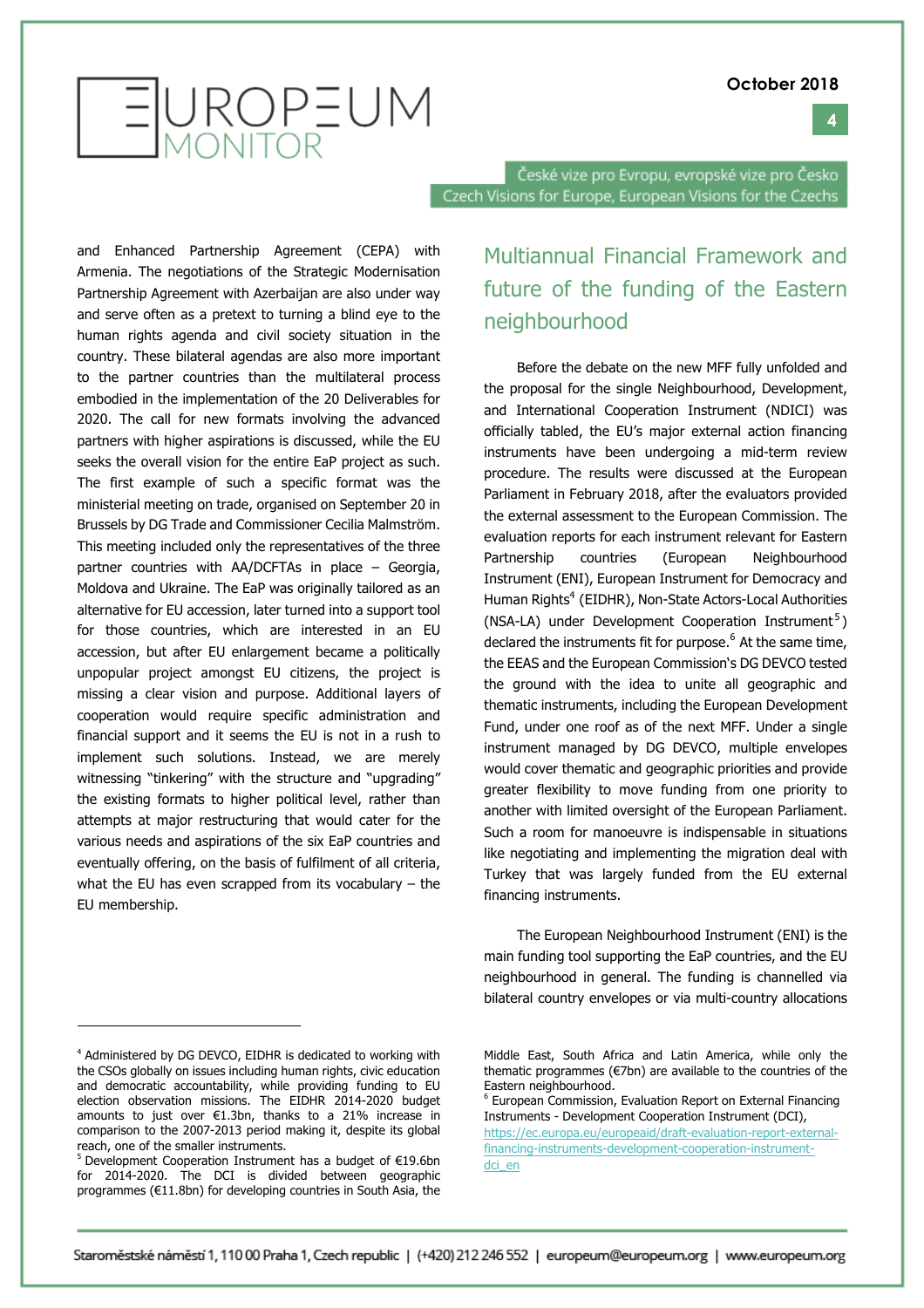#### **5**



České vize pro Evropu, evropské vize pro Česko Czech Visions for Europe, European Visions for the Czechs

and cross-border programmes. The ENI is managed by European Commission (DG NEAR) and by EEAS and amounts to EUR 15.4 billion for the 2016-2020 budgetary period. It is reinforced by the macro-financial bilateral assistance provided by DG ECFIN to the partner countries. The instrument is not perfect; since according to the ENI 2017 mid-term evaluation report, the coherence between bilateral and multi-country programmes of ENI is rather weak.<sup>7</sup> Furthermore, the evaluation report states that the incentive mechanism that should underpin the partnership in terms of shared values of democracy and human rights is not effective. $8$  At the same time, such an instrument sends a strong political message that the countries in the EU neighbourhood have a privileged position in comparison to the rest of the world and reflects the needs of individual neighbours, respecting the principle of differentiation, based on contractual relationships with the partner countries, especially those with AA/DCFTA in place. Furthermore, by introducing the Civil Society Facility and mandatory allocation amounting to 5% of the bilateral envelops for the civil society, it has developed tools that can effectively support the important actors that are holding the governments accountable.

On June 14 2018, the EU published the Proposal for a Regulation to the European Parliament and to the Council for the next MFF 2021-27. In line with the budget proposal, the draft regulation on Neighbourhood, Development and International Cooperation Instrument (NDICI) was also published and will be adopted within the co-decision procedure.<sup>9</sup> The Commission and EEAS pressed ahead with the single instrument that encompasses regional programmes, including ENI, and thematic priorities – including EIDHR. Besides the Instruments for Pre-accession Assistance (IPA), ECHO (humanitarian aid), CFSP, and support to Overseas countries and territories, all other financial instruments and the European Development Fund are included in NDICI. $^{10}$  In general, such an instrument would facilitate prioritization of funding along the lines

 $^8$  Ibid

outlined in the EU Global Strategy, catering with utmost priority to migration-related issues. The Commission's cardinal argument behind the merger is that with NDICI, it will better address the challenges of coherence and complementarity of funding, as well as the ongoing demand for its greater flexibility. Consequently, all parts of this argument have been questioned by the civil society including the powerful development network CONCORD but also some member states and members of European Parliament.

In the meantime, there have been some positive developments within NDICI negotiations. EIDHR budget line has been increased to EUR 1.5 billion in comparison to 1.3 billion under current MFF and all specific provision of this instrument – for example, operating independently of the consent of the government, funding to non-registered entities, seem to be secured. Furthermore, the ENI budget has been increased to EUR 22 billion, i.e. by 24% comparing to current MFF and a specific global thematic budget line supporting civil society (1.5 billion) introduced. However, all these allocations are subject to final deliberations on the MFF and, because of the big bargain, can be lowered in the end. Consequently, the allocations per se should not be the main argument supporting the single instrument as often used by the European Commission. Looking into details of the draft regulation, and bearing on mind that major issues usually come up during the programming phase, there are many critical points.

Chapter II of the NDICI proposal suggests specific provisions for the neighbourhood but it is quite vague. The specific formula for breakdown of East vs. South neighbourhood allocations is not stipulated, which is also not the case for the current ENI regulation. The EU institutions operate on the basis of the "gentlemen's agreement" dividing the funding 1/3 to the East and 2/3 to the South. In fact, nobody can explain the procedure establishing, holding and monitoring such a gentlemen's

 $7$  European Commission, Mid-term review of ENI assistance 2015-2017, https://ec.europa.eu/info/publications/mid-termreview-eni-assistance-2014-2017\_en

<sup>9</sup> European Commission, Proposal for a Regulation of the European Parliament and of the Council establishing the

Neighbourhood, Development and International Cooperation Instrument, https://ec.europa.eu/commission/sites/betapolitical/files/budget-may2018-neighbourhood-developmentinternational-regulation\_en.pdf

<sup>10</sup> The proposed European Peace Facility would be financed outside of the EU budget.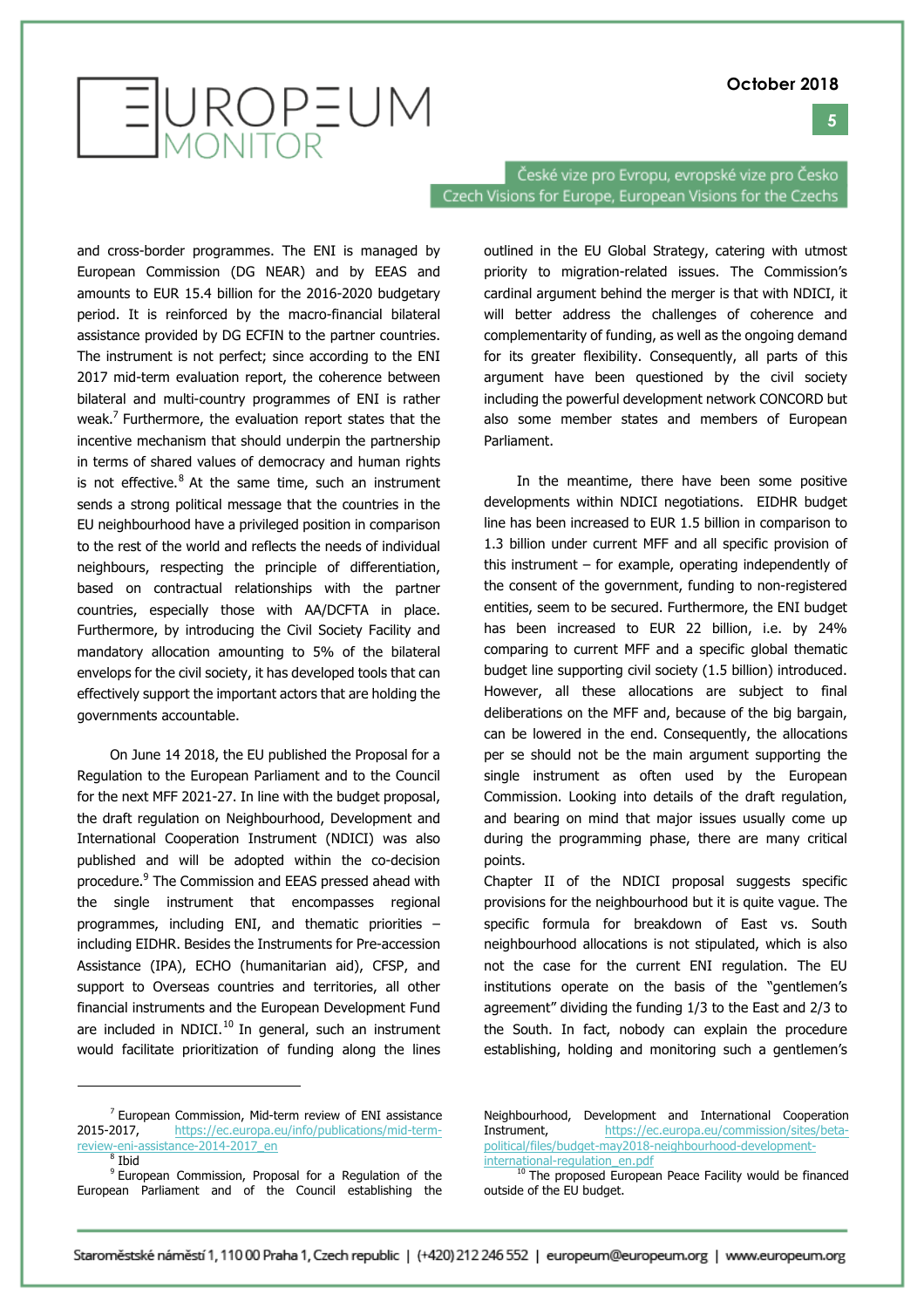

EUROPEUM

České vize pro Evropu, evropské vize pro Česko Czech Visions for Europe, European Visions for the Czechs

agreement, as well as how it is and can be scrutinized, enforced or changed on the course of the seven-year time span of the MFF. No statistics on the actual spending of EU funding under ENI analyzed against this gentlemen's agreement has been ever presented. With the focus on migration issues mitigation within NDICI and frequency of migration crisis in the Eastern neighbourhood, one can expect that all reserves within this budget line will be drawn for the neighbourhood South and the overall increase of funding for the EaP region will be very low or insignificant. The civil society funding tools and measures that have been introduced under ENI are another concern. As mentioned, under the current practice, the EaP governments have to dedicate 5% of their bilateral country envelopes to support and strengthen the civil society capacities in the EaP countries. There is also the Civil Society Facility for the neighbourhood introduced by former Commissioner Stefan Füle after lobbying from the civil society sector. These modalities can disappear due to potential loss of implementation practice. It is very likely the adoption of NDICI would bring about a significant change in the internal governance structure of the European Commission. It has been signaled that DG NEAR would be probably merged with DG DEVCO, with one major DG resembling former DG RELEX put in place as a result. Although it is unclear how the next European Commission will look like, it seems the Council will keep the rule one member state one commissioner. Consequently, one portfolio will have to be scrapped due to the upcoming Brexit and NDICI would open a door to such a step in the area of EU's external relations.

At the beginning of July, the Council established the ad hoc group on NDICI. It is composed mostly of CODEV delegates and chaired by the Austrian Presidency. The group has been working on the course of the whole July and the first official discussion on NDICI at the higher Council level took place on September 14, during the informal Foreign Affairs Council on development. The member states are split on the issue. The group of approximately 13 likeminded member states does not like the single instrument, albeit for different reasons. The Baltic countries and V4, surprisingly without the Czech Republic, would explicitly like to have the former ENI out of the NDICI. The major battle in the Council is, however, over European Development Fund. This ad hoc group is

approaching the issue mostly through development lenses and many members are not familiar with the measures and ways of support applied on the EU neighbourhood and its civil society. The Council should decide by October 18-19 if the NDICI has a green light but it will be hard to adopt such a decision without a clear idea on the position of the European Parliament on the issue.

The European Parliament is the most vocal human rights advocate of all EU institutions. The single instrument is expected to contribute to the already existing trend where pragmatism trumps a more normative approach to democracy support and human rights. The rapporteurs for the NDICI regulation from AFET and DEVE committees that share the responsibility for this legislation, have been selected and started working on the report focusing on the proposal but not on its alternatives. At the same time, several influential MEPs from various political groups already expressed their reservation towards NDICI. When the reports are drafted and voted, the legislation will be finalized within a trialogue with European Commission and the Council. The timeline is ambitious, as the negotiations should be wrapped up before the European Parliament elections in May 2019. If the European Parliament and the Council decide to take out several parts of NDICI, a new legislation – regulation for each instrument will have to be drafted and negotiated. Thus, the time factor is inevitably a pressing issue within the difficult negotiations that are upcoming. With the rather unpredictable results of the upcoming elections to the European Parliament, it is not advisable to leave the final stage of the negotiations up to the new composition of the EU legislative body.

#### **Conclusion**

It is hard to predict how the battle over NDICI will unfold and who will prevail. The adoption of NDICI would facilitate the de-politicized approach that allows the EU and the project implementers to work with more problematic countries, such as Belarus and Azerbaijan. In these countries, despite the covert liberal logic, the EU continues to strengthen government institutions in the belief that they may eventually democratize, and sometimes even justify the lack of support for civil society due to constraints placed upon its activities by the third countries' governments. In this regard, the EU continues to prioritize security and